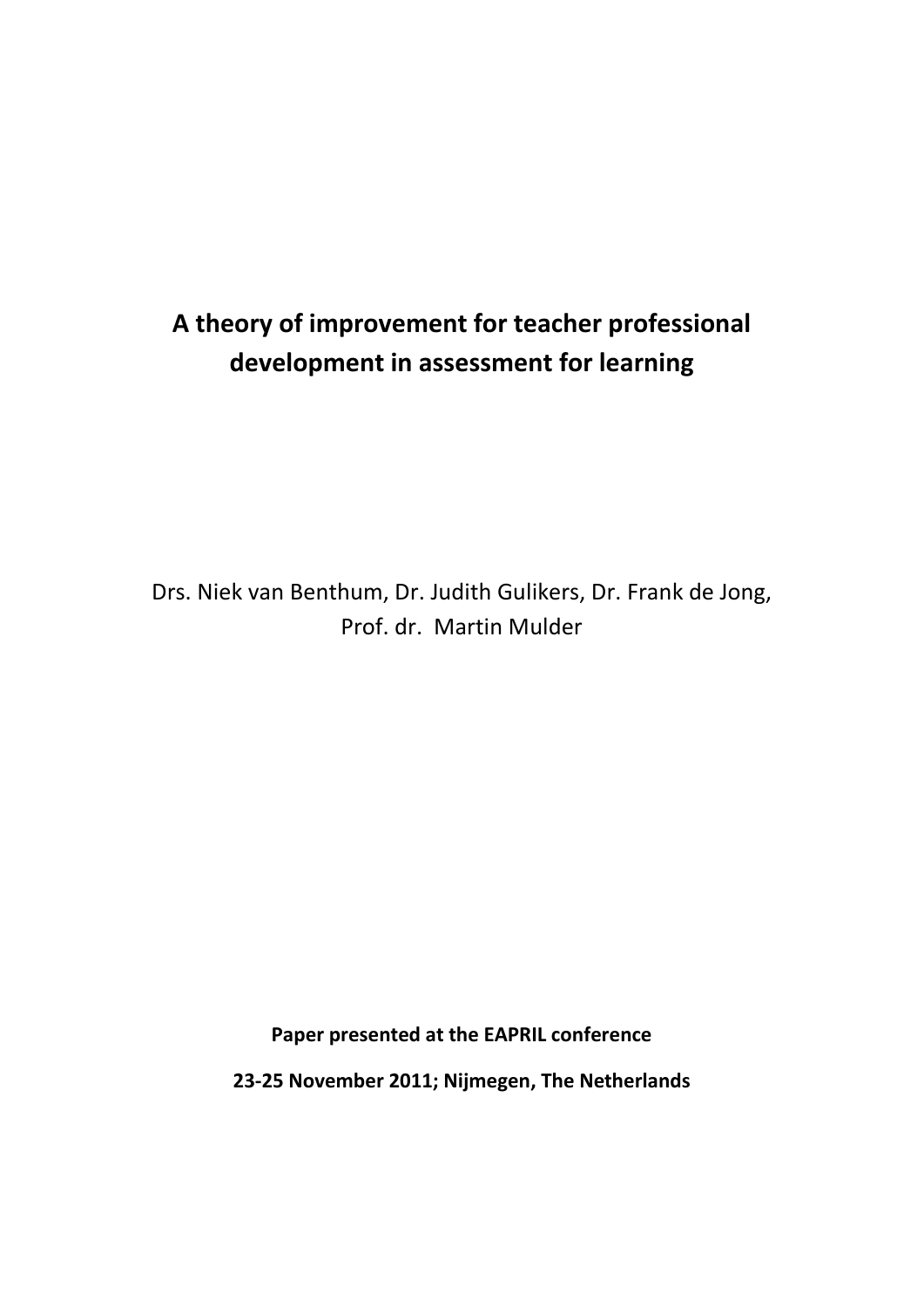## **A theory of improvement for teacher professional development in assessment for learning**

Drs. Niek van Benthum, Dr. Judith Gulikers, Dr. Frank de Jong, Prof. dr. Martin Mulder

## **Abstract**

To strengthen the practice of Competence-based Education (CBE) it's needed to realise the potential of Assessment for Learning (AfL). However, teachers are usually not trained in designing assessment practices in CBE and professionalization in AfL is complicated. It's needed to design a *Theory of Improvement* in which is described what professionalization activities are needed and how those characteristics contribute to teachers' learning.

A description of the characteristics of the 'Theory of Improvement' for teacher professionalization in AfL is the result of this literature study. Characteristics are: Conceptions on assessment and assessment practice which are challenged in a personal enquiry and congruent professional development of teachers and middle management.

This Theory of improvement leads to the most suitable approach for this professional development in a Professional Learning Community (PLC). A PLC is closely related to the concept of collaborative learning communities.

## **Outline paper**

This paper starts with a theoretical introduction. The Theory of Improvement to professionalize teachers in AfL in CBE is described in the results section of this paper. The design of the Theory of Improvement leads to an approach for the professional development. This approach is also described in this paper. Furthermore, some characteristics which account for teachers' professional development broader than assessment, are mentioned. The design of the literature search to design the Theory of Improvement is described in the methodology section.

The professionalization approach and the Theory of Improvement are applied in the context of the educational reform project 'Kracht van beoordelen' (Power of assessing) in which teachers and middle management of Groenhorst College (GHC) are professionalized in AfL. GHC is a Dutch institute for Agricultural Vocational Education and Training (AVET). The project period of the reform project runs from September 2011 to June 2014.

## **Introduction**

Vocational education in The Netherlands is engaged in the introduction of competence-based education (CBE) (De Bruijn & Leeman, 2011). To strengthen the practice of this constructivist-based teaching approach (Simons, Bolhuis & Onstenk, 2000), it's needed to focus on assessment as a tool for learning (Dochy & McDowell, 1997). However, teachers are usually not trained in designing assessment practices in CBE (Popam, 2001; Birenbaum, 2003).

Specifically the potential of Assessment for Learning has so far been insufficiently realized (Birenbaum, Kimron & Shilton, 2011) and there has been a stress on Assessment of Learning (Segers & Tillema, 2011). The distinction between these two assessment approaches refers to the purpose for which the assessment is carried out (William, 2011). In Assessment of Learning (AoL), the students' performance is reported for accountability purposes where the first priority of Assessment for Learning (AfL) is to serve the purpose of promoting students' learning (William, 2011; Gardner, Harlen, Hayward, Stobart, & Montgomery, 2010). AfL revolves strategies such as: wait time, clarifying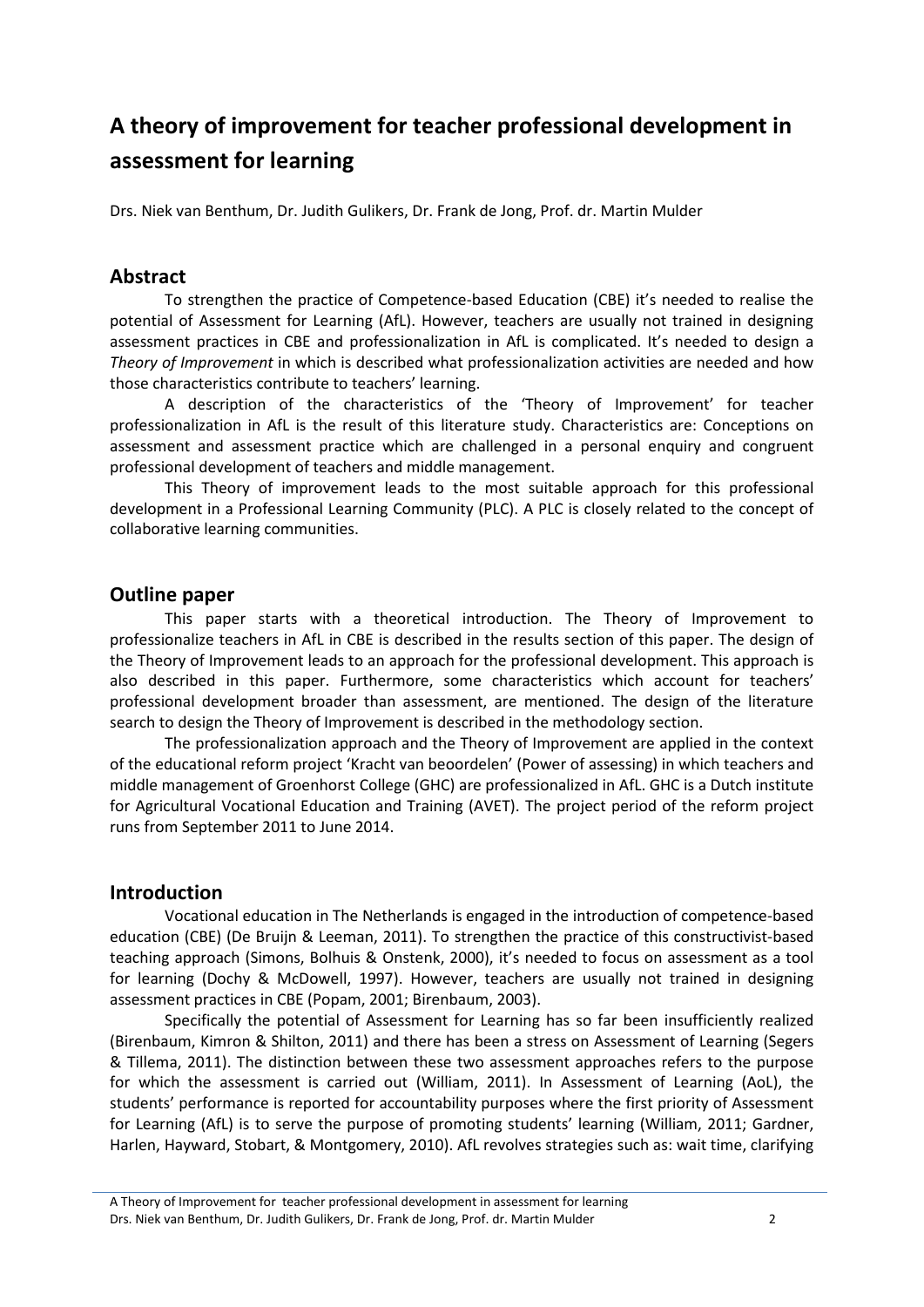and sharing learning intentions and criteria for success, comment-only marking, providing timely feedback and peer and self-assessment (Cooper & Cowie, 2009).

The ultimate goal of AfL is the advancement of students' self-regulated learning (Birenbaum, 2011). Self-regulated learning is described by Pintrich and Zusho (2002) as an active constructive process whereby learners set goals for their learning and monitor, regulate, and control their cognition, motivation and behavior, guided and constrained by their goals and the contextual features of the environment. The concept of self-regulated learning finds its origins in the cognitivemotivational literature on learning (Zimmerman, 2002) and has become basic for both school and work (Van Grinsven & Tillema, 2006) to maintain and develop their competences (Vermunt, 2000).

Professionalization is needed to help teachers implement AfL in their practice. However, this is complicated because it requires conceptual shifts for all stakeholders (Cooper & Cowie, 2010) and there is not a one-size-fits-all recipe for professional development in AfL (Smith, 2011). It's therefore crucial to distinguish features of successful professional development in assessment. And it is powerful to explicit in a Theory of Improvement how the characteristics of the professionalization program contribute to teachers' learning. Because of the experienced difficulties in professionalizing teachers in AfL (Birenbaum, 2011; Smith, 2011; Segers and Tillema, 2011), a Theory of Improvement is critical in successful professionalization in AfL. However, such a Theory of Improvement is often lacking in educational reform (Van Veen, Zwart, Meirink & Verloop, 2010.

#### **Methodology**

A literature study has been conducted in the databases of Educational Resources Information Centre (ERIC), Google and Google Scholar on the keywords 'Assessment', 'Assessment in competence-based education', 'Teacher professionalization', 'Professional learning communities' and on all combinations of the keywords. Furthermore, citations in the selected publications which seemed to be relevant were selected as well. The time span of search was limited to 1999-2011 to secure an overview of the most recent literature. The search resulted in expanding the used keywords with the keywords: formative assessment, assessment for learning, teachers' learning, teacher development, teacher professionalization, and professionalization in assessment.

This search resulted in dozens of recent studies in journals, dissertations and books on the chosen keywords. The title, abstract and concluding remarks of the articles and dissertations were screened for relevancy. If that didn't provide enough information about its relevancy, the full text was scanned to determine whether the text was relevant. Of the books, title, summary and the table of contents were checked and the available reviews on the internet. Relevant publications were added to the selection. Also included in the selection were research reports based on peer-reviewed literature and government initiated quality-guidance reports. The selected publications are in Dutch or English because of the authors' grasp of those two languages.

Out of the selected studies, effective interventions in professional development of teachers (in assessment) and characteristics of assessment were distracted. Using literature on learning processes, it was analysed how these characteristics could have an effect on teachers' and students' learning. This resulted in the below described Theory of improvement in which is described 'how' and 'why' specific interventions have an effect on teachers' and students' learning.

## **Results**

#### **Theory of Improvement**

In a Theory of Improvement is described how characteristics of a professional development program contribute to teachers' learning. In this Theory of Improvement, the characteristic elements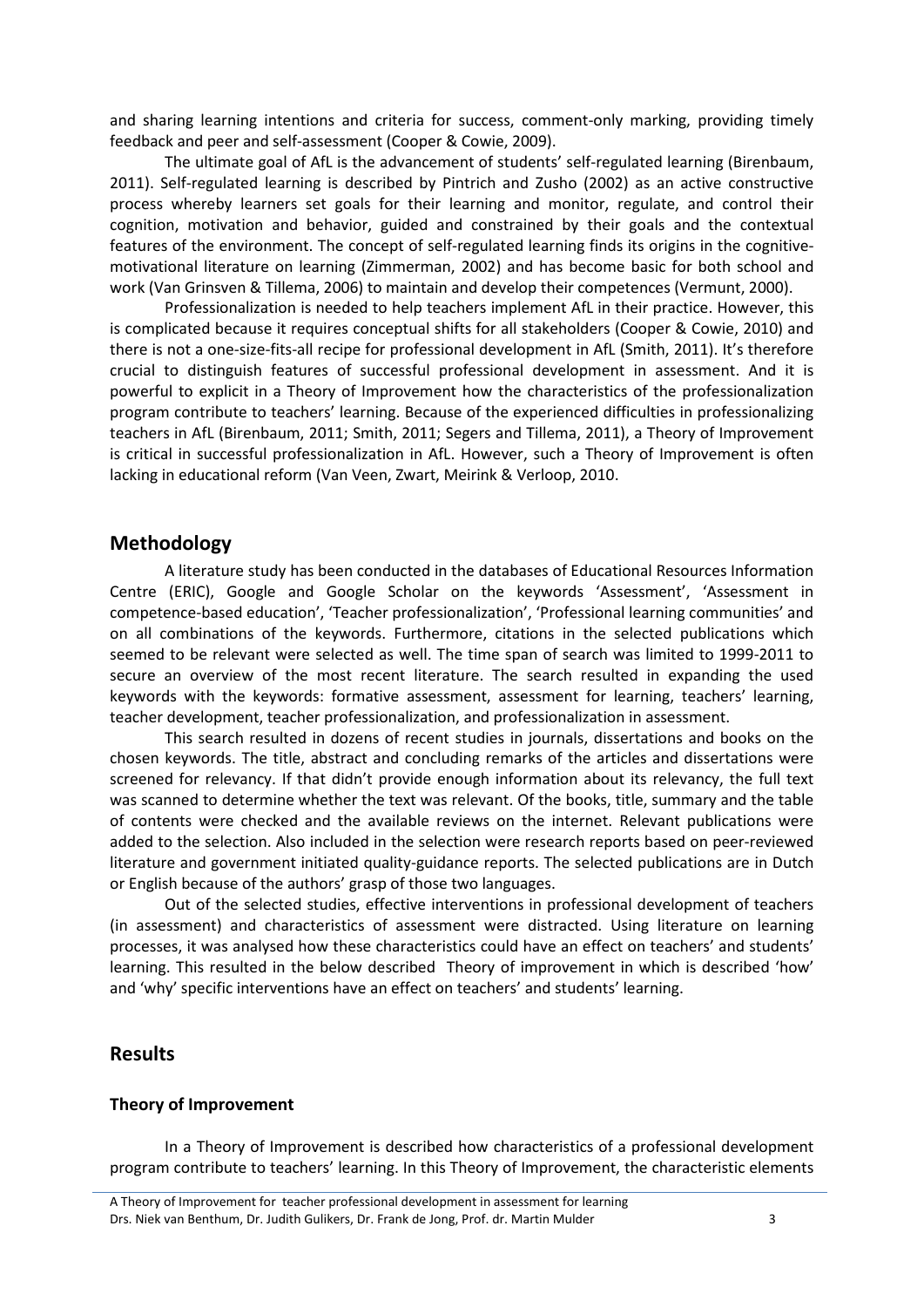of the professional development in AfL will be mentioned and explained and it will be justified how the elements contribute to teachers' learning. This Theory of Improvement leads to the most suitable approach for this specific professional development. The Theory of Improvement is applied in the project 'Kracht van beoordelen'.

#### **1. Conceptions on assessment**

Conceptions are mental representations of phenomena in reality and are a product of educational experiences (Brown & Hirschfeld, 2008). Conceptions on assessment reflect how teachers think about assessment (Brown, Kennedy, Kwan Fok, Kin Sang Chan & Ming Yu, 2009) and influence how teachers deal with assessment in their practice (Ho, Watkins & Kelly, 2001; Segers & Tillema, 2011). Teachers' conceptions and practice are strongly related. It's thus critical to focus in professional development activities on those conceptions (Fishman et al, 2003) and to explicit and make visible prior values and beliefs (Brown, 2004, 2006; Brown & Hirschfeld, 2008; Brown et al, 2009; Desimone, 2009; Avalos, 2011). In teachers' professional development activities in improving assessment practices of students in competence-based education, it is therefore relevant to measure teachers' conceptions as a starting point (Segers & Tillema, 2011). Those conceptions are challenged in teachers' assessment practice and puts the teachers in an inquiry of their own conceptions and practice which can result in what Segers and Tillema (2011) called the paradigm shift from assessment of learning to assessment for learning. A prerequisite for this paradigm shift is understanding. People namely generally accept innovations more readily if they understand them, regard them as relevant to their particular situation and also helps to plan them. By challenging teachers' conceptions on assessment, understanding and ownership will be improved. Ownership by those who must adopt an innovation is widely considered as being conditional for adopting the innovation (Gardner et al, 2010).

#### **2. Assessment practice**

In educational reform to AfL, importance should be given to external support, involvement and input, shared teacher knowledge and beliefs, professional experimentation and shared reflection (Cooper & Cowie, 2009). The input should be given to engage participants in developing a shared understanding about AfL (Gardner et al, 2010). Teacher understanding and valuing of the underlying principles of an educational reform is essential to sustain changes in teachers' practice (Cooper & Cowie, 2009). Starting the professional development program with the actual state of own practice makes it the starting point of the learning (Sato, Chung, & Darling-Hammond, 2008) and stimulates active learning (Van Veen et al, 2010). Active learning engages the learner in reflecting, observing, feedback, knowledge building and innovative behavior (Runhaar, Sanders & Sleegers, 2009) and stimulates the teachers to challenge their practice and to take control of their own learning. In keeping the focus on the assessment practice at the school (Birenbaum et al, 2011) the intrinsic motivation of the teachers can be stimulated which is described in the Self-Determination Theory of Deci & Ryan (2000) as important for human development.

Starting the reform with actual assessment practice and realizing change out of understanding and ownership means a bottom-up approach in reform. This is a different approach than the top-down-approach in which teachers are told what to do and how to change. This topdown approach has proven to have limited effect on changed practice (Smith, 2011). Classroom practice is the change context and that makes the classroom teachers, the most obvious bottom-up agent. In the majority of the initiatives aiming at change in assessment, awareness-raising forms a major part of the initial stages (Gardner et al, 2010). The understanding enables the participants to not just make a superficial change in assessment techniques but to sustain a change in the spirit of AfL (William, 2011). On top of this argument of understanding, there is also the argument that actively implementing changes in own practice parallels the active role that students have in learning (Gardner et al, 2010).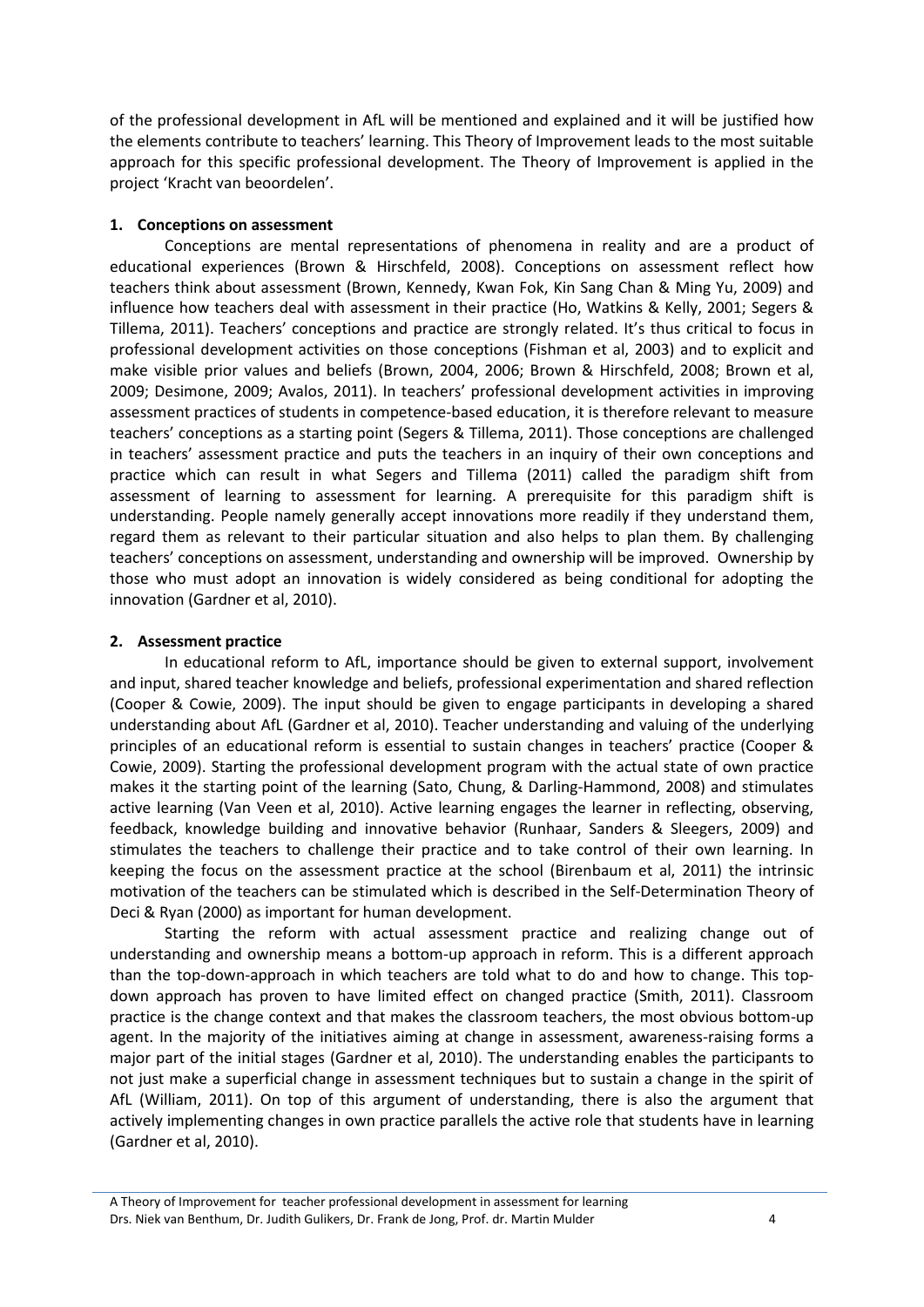The assessment practice should be challenged by providing the opportunity for teachers to visit each other's classroom or to show videos of their assessment practice. Giving feedback on actual practice has namely been found effective in enhancing teachers' learning (Gardner et al, 2010). The observation and feedback has a double benefit because it gives the opportunity for individual reflection on one's own practice, and gives the chance to share reflections with colleagues through dialogue. These aspects are considered to be effective mechanisms for professional development (Byrne, Brown & Challen, 2010).

#### **3. Personal inquiry**

Conceptions on assessment and assessment practice change accordingly. Teachers' conceptions are challenged in teachers' assessment practice and puts the teachers in an inquiry of own conceptions and practice. A constant inquiry to improve practice (Birenbaum et al, 2011) and in which a trial and error approach in developing a personal practice theory in the context of AfL can be applied (Smith, 2011). In this process, the personal inquiry approach of developing teacher assessment can take place (Gardner et al, 2010).

An inquiry is regarded by Birenbaum and colleagues (2011) as a cycle with five phases. Planning (setting goals, defining objectives and intended outcomes, and planning action strategies); Evidence collection; Interpretation (estimating gaps between intended and obtained outcomes); Utilization (implementing interventions to close the gaps) and Evaluation (assessing the effectiveness of the interventions in closing the gaps).



*Figure 1: Inquiry cycle*

In sharing the personal inquiry with colleagues to assist in challenging the assessment practices, makes the personal inquiry a collaborative one. Such collaborative enquiry contributes to learning because it may result in a dynamic co-construction of knowledge (Nonaka & Takeuchi, 1994; Bereiter, 2002). Transformation is perceived to be most likely to emerge through communities working together to create new knowledge. Evidence suggests that this transformative approach had widespread impact on practice, particularly in AfL (Gardner et al, 2010).

Crucial in this expansive learning process is the triggering action of conflictual questioning of the existing standard practice (Engeström, 2001) which gives the participants the opportunity to restructure their professional knowledge and perceptions to be able to revise their practice (Butler, Lauscher, Jarvis-Selinger, & Beckingham, 2004). This jointly build knowledge is triggered in collaborative inquiry.

Knowing the importance of inquiry in the transforming process. There is a striking similarity between the process of inquiry and the AfL process. Contemporary writings conceptualize assessment also as an inquiry (Birenbaum et al, 2011). Optimal AfL practice is an inquiry cycle with six phases: Planning (setting goals, defining objectives); Designing tools to elicit learners' understanding; evidence collection (including provision of accommodations when needed), Interpretation (estimating the gaps between intended and obtained outcomes and generating feedback to the learners and the teacher); Utilization (taking measures, where needed, to close the gaps) and Evaluation (assessing the effectiveness of those measures in closing the gaps) (Birenbaum, 2009; Birenbaum et al, 2011).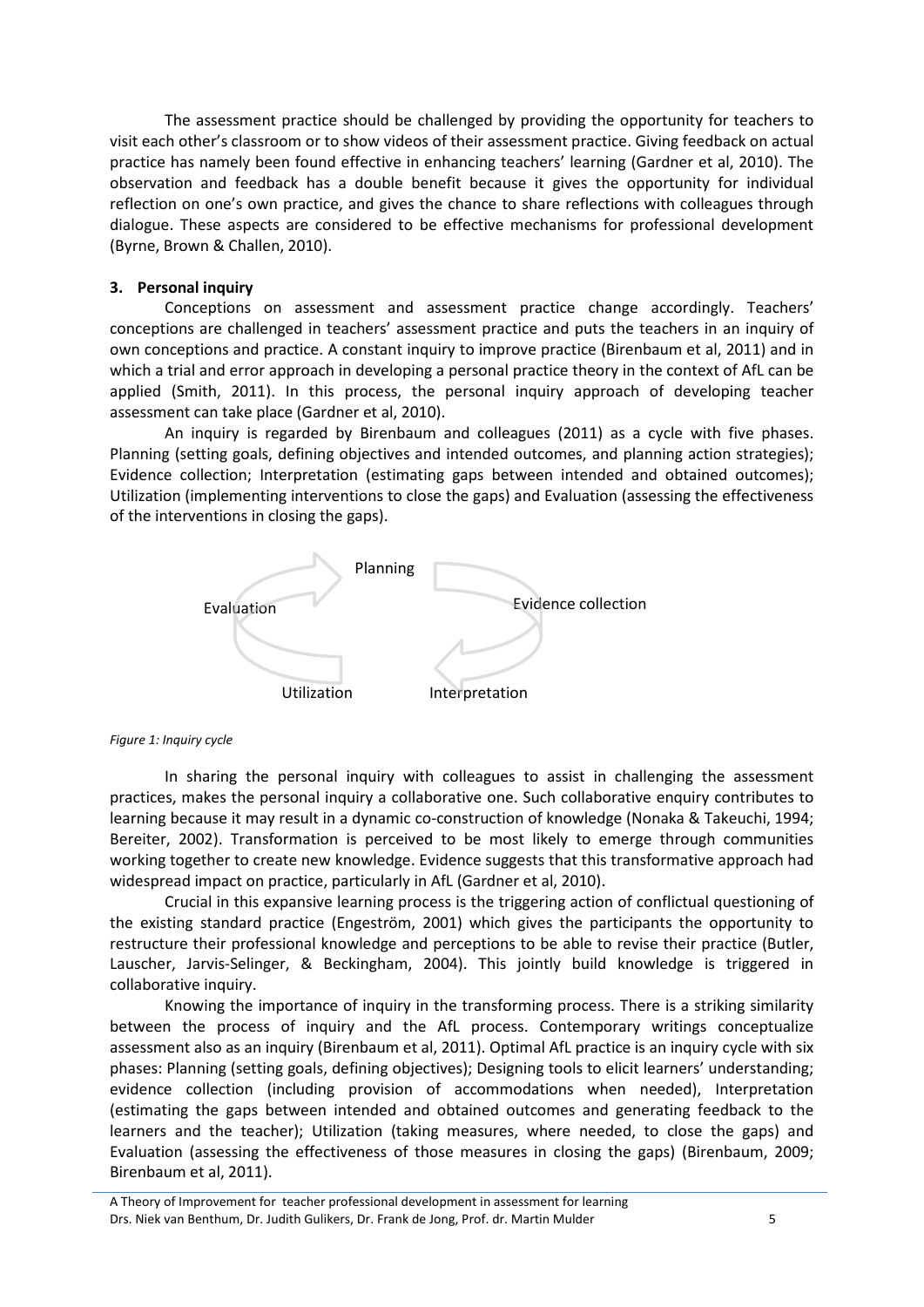

*Figure 2: AfL cycle*

The AfL cycle and the inquiry cycle can thus be linked on theoretical grounds. Both processes also share the same goal; advancement of self-regulated learning. The essential self-regulated learning capacity is thus stimulated by teachers' inquiry. Furthermore, teachers can function as an example for their students in self-regulated learning capacity.

#### **Approach in professional development**

The afore mentioned elements of the Theory of Improvement are strongly linked. Applying the elements to an approach for optimal professional development, it's essential to facilitate the challenging of the conceptions on assessment and assessment practice in the personal inquiry.

Van Veen and colleagues (2010) report in their literature review on teacher professionalization of good practices of teachers working on tasks collaboratively and having dialogues of their experiences in practice. A more on the workplace situated approach in professionalization prevents the often experienced problems in transferring professional growth to the workplace (Imants & Van Veen, 2010), stimulates a teacher culture that encourages collaborative learning (Avalos, 2011) and stimulates reflection with colleagues on their actual practice as an effective element of professional development (Byrne et al, 2010).

These advantages can be realised when teachers are professionalized in a professional learning community (PLC) in which a group of people share an interest, issue or passion for a certain subject and deepen their expertise and knowledge in that subject by continuous interaction (Bruining & Uytendaal, 2010). A conceptual similar concept as the collaborative learning communities (Cobb, McClain, De Silva Lamberg & Dean, 2003) and communities of inquiry (Engeström, 1994) in which professionals discuss, study and construct conceptual principles and ideas, generate and enact new strategies for their work environment and share insights on what they have learned. However, there is no empirical evidence for the effectiveness of this kind of professionalization in comparison to the more classical and still dominant classic professionalization programs of not on the workplace situated courses and training (Van Veen et al, 2010). Nevertheless, the results of studies on these forms of collaborative enquiry in professional development show a positive effect on teachers' professional growth and are expected to result in meaningful shifts in teacher practice (Tillema & Van der Westhuizen, 2007).

The expected positive outcomes and the inquiry which is the core of the PLC, underpin the in the project 'Kracht van beoordelen' chosen professional development approach of a PLC.

#### **4. Congruent professional development of teachers and middle management**

Knowing the first three elements of the Theory of Improvement and the approach in the professional development, the fourth element of the Theory of Improvement is congruent professional development of teachers and middle management.

Teachers and middle management, e.g. team leaders, are professionalized at the same moment and in the same community. Teachers are professionalized in AfL and team leaders in applying HRD techniques to stimulate the teachers' development in AfL practice. The motivation for this mutual professionalization is that the HRD process forms a cycle of observation, planning, action and review to improve individual performance (Gibb, 2008). This is a comparable inquiry cycle with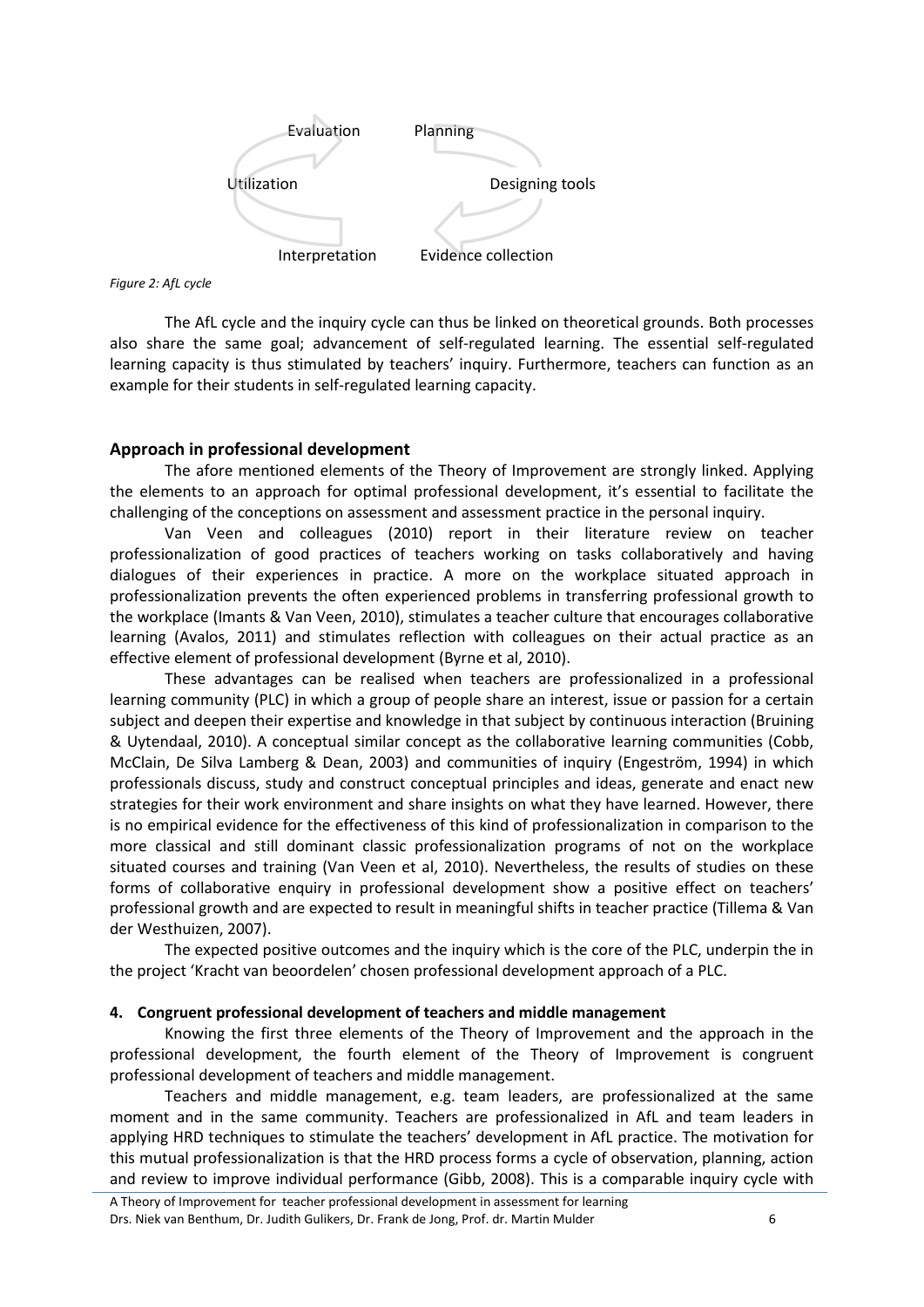the sharing of the same goal as the AfL process. Because of this theoretical similarity, it's logical to align the development of teachers' conceptions of AfL practice and HRD practice by professionalising teachers and team leaders at the same time in the PLC.

Besides this theoretical similarity there are also techniques, f.i. 360degree feedback, that can be applied in both the AfL and HRD process. Teachers learn to apply AfL to stimulate competence development and self-regulated learning capacity of their students and team leaders learn to apply assessment techniques to stimulate teachers to regulate their own professional learning. Furthermore, understanding of what AfL is and what teachers need to do and learn in that process is supportive for the design and practice of the HRD process to support teachers in their competence development in applying AfL.

Conditional for a proper use of the assessment techniques are the conceptions on assessment which are collaboratively challenged and which are (because of the comparable ultimate goal) probably similar for the AfL and HRD process.

Moreover, to make the improvement of AfL practice and HRD practice a joint effort, will probably effect the culture for change at the school location which will impact on the implementation of AfL (Cooper & Cowie, 2010). The involvement of team leaders will probably also increase the chance that the improvement forms part of the total school development, which is important for a sustainable change. The improvement becomes part of an effort to design the school as a place to learn for students, teachers and team leaders (Van Veen et al, 2010). This will stimulate teachers to be learning-oriented in their work which makes them an example in life-long learning for their students.

The Theory of Improvement is summarized in figure 3.



*Figure 3: Theory of Improvement*

#### **Conditional features**

Besides the described elements of the Theory of Improvement which are specifically important for professional development in AfL, there are some features which are conditional for professional development broader than assessment in the chosen approach in professional development. These features are listed below.

#### • **Dialoque**

Crucial in knowledge construction is conversation and dialogue (Orland-Barak & Tillema, 2006). Dialogue cannot be mistaken with discussion. Dixon (2000) defines dialogue as a joint process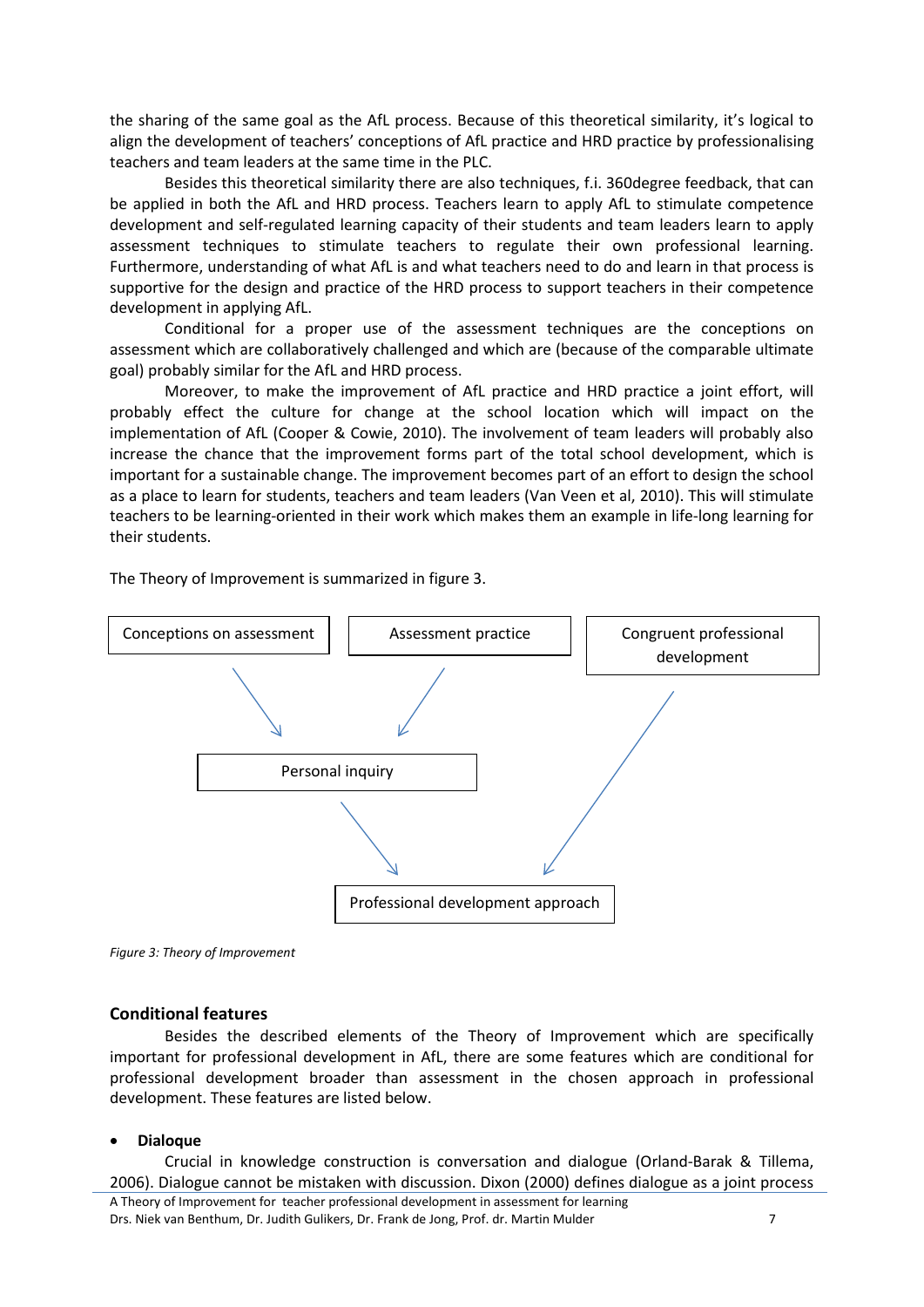in which individuals create knowledge. Teachers naturally talk to each other, and such a dialogue can easily take on an educational purpose (Avalos, 2011) and results in joint meaning-making, which makes it possible to initiate change. Dialogue is conceptually related to the 'Learning conversation' of Allard, Goldblatt, Kemball, Kendrick, Millen, & Smith (2007) which is an effective element for professional development (Byrne, Brown & Challen, 2010) because it helps to build knowledge in doing the collaborative enquiry.

#### • **Feedback on practice**

In how to give feedback, it's important to take note of Hattie and Timperly (2007) who developed a model in which four forms of feedback are distinguished: feedback about the task, about the processing of the task, about self-regulation and about the self as a person. Feedback on the task is effective when it concerns misinterpretations of the task, and is used to provide students with cues that guide them to a correct interpretation of the task. Feedback about the processing of the task is effective when students are searching for a strategy to solve a certain task. Feedback about self-regulation supports students in their willingness to invest effort and in the attribution of success to internal factors which leads to an increase in self-confidence. Feedback about the self as a person (compliments and praise) in general leads to avoidance of difficult tasks, minimizing effort and an increase in performance anxiety.

#### • **Safe learning environment**

A safe learning environment in which there is space to reflect on conceptual change is a necessary condition (Runhaar et al, 2009). Such a safe exchange of experiences is regarded as the key to growth (Byrne et al, 2010) and stimulates learning (Birenbaum et al, 2011) of both the individual teacher as the team of teachers (Zwart, Attema-Noordewier, Korthagen, 2011). To strengthen a safe learning environment, it's advocated by Zwart et al (2011) that it is effective to use the qualities, commitment and inspiration that teachers already possess to promote further development. If teachers are encouraged to identify and act on their personal strengths, they will enrich and fulfill the by Deci and Ryan (2000) identified basic needs for autonomy, competence and relatedness. The study of Zwart and colleagues (2011) showed that fulfilling these basic needs will probably result in more autonomous teachers who can develop themselves along self-chosen directions. The quality of the teachers is the most effective factor to stimulate students' learning.

## **Discussion and concluding remarks**

The motivation for this study was the often experienced lack of a Theory of Improvement in teachers' professional development in which is described how characteristics of the professionalization program contribute to teachers' learning (Van Veen et al, 2010). A Theory of Improvement might specifically be relevant for AfL because of the complexity to professionalize teachers in this assessment approach (Birenbaum, 2011; Smith, 2011; Segers and Tillema, 2011). A Theory of Improvement underpins the professional development program and is essential for the effectiveness of the program. A profound theoretical search forms thus the basis for successful professional development.

The search in literature resulted in essential insights in assessment and teacher professional development issues which will probably have a positive effect on the results of the professional development program. This Theory of Improvement' is being applied in the educational reform project Kracht van beoordelen (Power of assessing) which runs from September 2011 to June 2014. The successes and failures of this Theory of Improvement is one of the results of a following study and will contribute to the literature on professionalization in AfL. The Theory of Improvement now functions as a theoretical base for the preparation and evaluation of the PLC sessions. As one of the participants already remarked after the explanation of the design of the professional development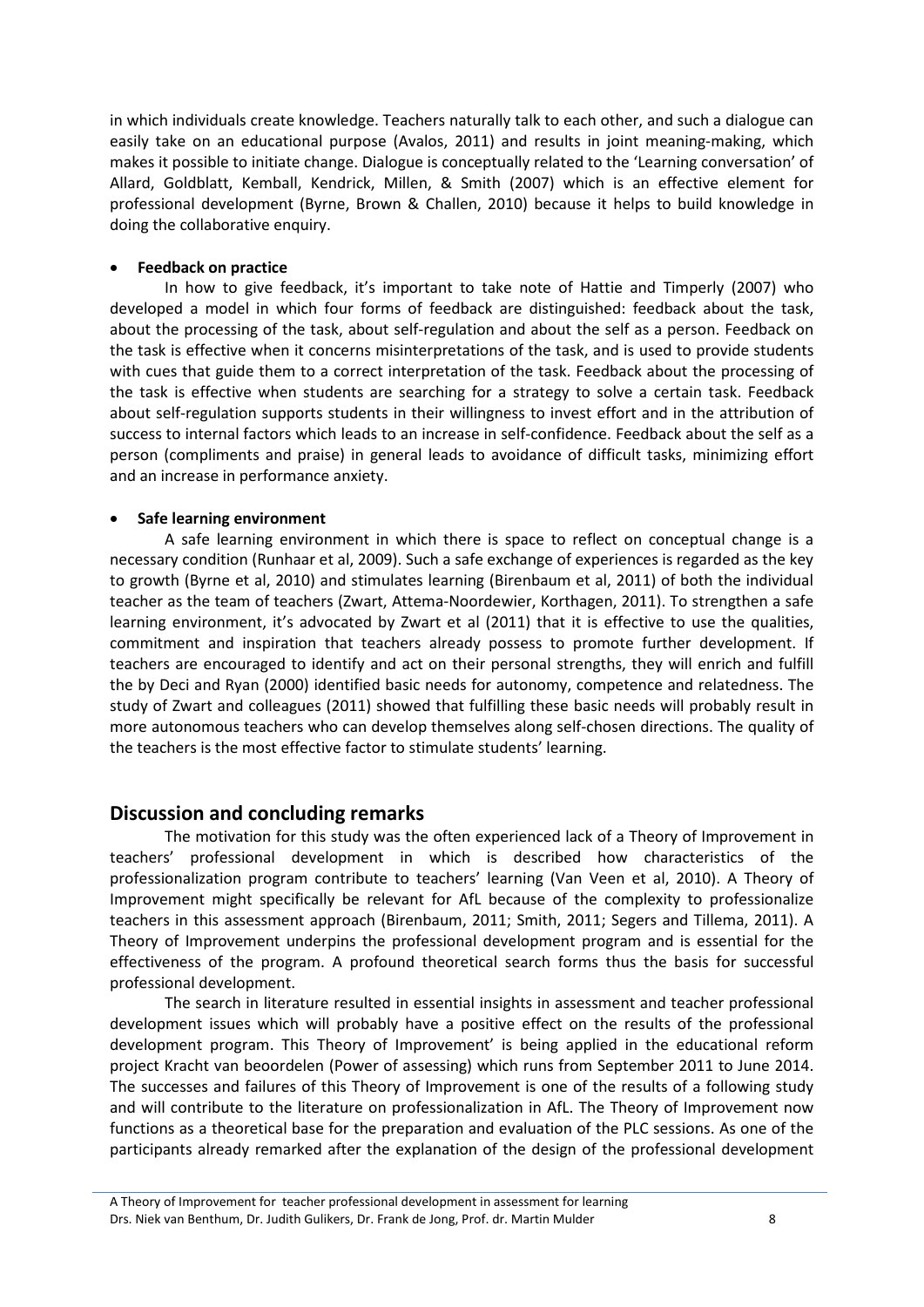and the function of the Theory of Improvement: "It's nice that it's based on something and that we are not doing just what."

A further strong element of a Theory of Improvement is the realization that teacher professional development should stimulate teachers learning which results in higher student outcomes (Avalos, 2011). An important focus in professionalization should thus be the improvement of students' learning. An element which should not be forgotten in this regard is the need to create a culture for learning at the workplace which is essential to stimulate teachers' and thus students' learning.

Limitation of the literature search in this study is that it does give a certain ground for the professionalization program, but the used databases were too small to get a balanced overview of the available literature. However, the main limitations of the study are the lack of inclusion and exclusion criteria based on literature for the selection of literature and the failure not to develop a clear search strategy. Such a systematic literature review results in a more thorough literature selection and a more thorough 'theory of improvement'.

However, the now designed Theory of Improvement is a good start for a systematic literature search and can function as an example for other Theories of Improvement in professional development programs. This study can thus be considered as a suitable preparatory study which might encourage others to study the process of professional development in AfL and to design a Theory of Improvement for professional development in AfL to stimulate students' learning.

*About the authors*

The first author is lecturer in educational sciences at Stoas University of Applied Sciences and is now PhD candidate at Wageningen UR. He is guided in his PhD trajectory by dr. Judith Gulikers and prof. dr. Martin Mulder of Wageningen UR and dr. Frank de Jong of Stoas University of Applied Sciences. E-mail address: [n.van.benthum@stoashogeschool.nl;](mailto:n.van.benthum@stoashogeschool.nl) [niek.vanbenthum@wur.nl](mailto:niek.vanbenthum@wur.nl)

## **Literature**

Allard, C., Goldblatt, P., Kemball, J., Kendrick, S., Millen, K. & Smith, D. (2007). Becoming a reflective community of practice. *Reflective Practice, 8,* 299-314.

Avalos, B. (2011). Teacher professional development in *Teaching and Teacher Education* over ten years. *Teaching and teacher education, 27*, 10-20.

Bereiter, C. (2002). Education and mind in the knowledge society (Mahwah, NJ, Lawrence Erlbaum Associates).

Birenbaum, M. (2003). New insights into learning and teaching and their implications for assessment. Birenbaum, M., Kimron, H., Shilton, H.& Shahaf-Barzilay, R. (2009). Cycles of inquiry: Formative assessment in service of learning in classrooms and in school-based professional communities. *Studies in Educational Evaluation, 35,* 130–149.

Birenbaum, M., Kimron, H. & Shilton, H. (2011). Nested contexts that shape assessment for learning: School-based professional learning community and classroom culture. *Studies in Educational Evaluation, 37*, 35-48.

Brown, G.T.L. (2002). *Teachers' conceptions of assessment*. Unpublished dissertation, New Zealand, University of Auckland.

Brown, G.T.L. (2006). Teachers' conceptions of assessment: Validation of an abridged version. *Psychological reports*, *99*, 166-170.

Brown, G. T. L. (2004). Teachers' conceptions of assessment: implications for policy and professional development. *Assessment in education, 11*, 301-318.

A Theory of Improvement for teacher professional development in assessment for learning Drs. Niek van Benthum, Dr. Judith Gulikers, Dr. Frank de Jong, Prof. dr. Martin Mulder 9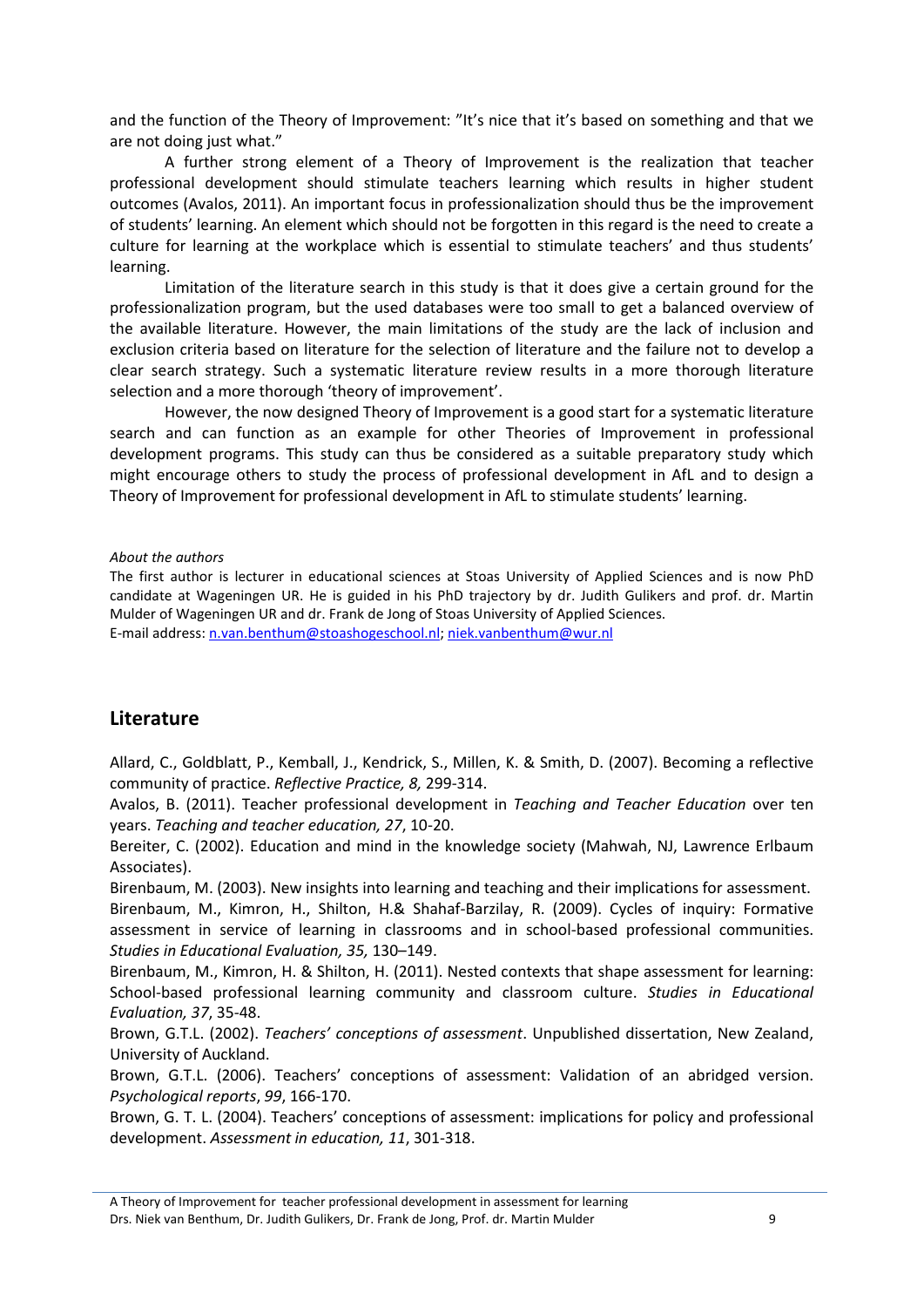Brown, G. T. L. (2006). *Queensland teachers' conceptions of teaching, learning, curriculum and assessment: comparisons with New Zealand teachers*. Paper presented at the Annual conference of the Australian Association for Research in Education, Adelaide.

Brown, G. T. L. & Hirschfeld, G. H. F. (2008). Students' conceptions of assessment: Links to outcomes. *Assessment in education, 15*, 3-17.

Brown, G.T.L., Hui, S.K.F., Yu, F.W.M., Kennedy, K.J. (2011). Teachers' conceptions of assessment in Chinese contexts: A tripartite model of accountability, improvement, and irrelevance. *International Journal of Educational Research, doi: 10.1016/j.ijer.2011.10.003.*

Bruijn, E. de & Leeman, Y. (2011). Authentic and self-directed learning in vocational education: Challenges to vocational educators. *Teaching and Teacher Education, 27*, 694-702.

Bruining, T. & Uytendaal (2010). *1+1=3: Werken en leren in leerwerkgemeenschapppen.* 's-Hertogenbosch, The Netherlands: KPC Groep.

Butler, D., Lauscher, H., Jarvis-Selinger, S. & Beckingham, B. (2004). Collaboration and self-regulation in teachers' professional development*. Teaching and Teacher Education, 20,* 435-455.

Byrne, J., Brown, H., Challen, D. (2010). Peer development as an alternative to peer observation: a tool to enhance professional development*. International Journal for Academic Development, 15,* 215- 228.

Cobb, P., McClain, K., De Silva Lamberg, T. & Dean, C. (2003). Situating teachers' instructional practices in the institutional setting of the school and district. *Educational researcher, 32,* 13-25.

Cooper, B. & Cowie, B. (2009). Collaborative research for assessment for learning. *Teaching and teacher education, 26, 979-986*.

Deci, E.L., & Ryan, R.M. (2000). The 'what' and 'why' of goal pursuits: Human needs and the selfdetermination of behavior. *Psychological Inquiry, 11,* 227-268.

Desimone, L. M. (2009). Improving impact studies of teachers' professional development: Toward better conceptualizations and measures. *Educational Researcher, 38*, 181-199.

Dochy, F. & McDowell, L. (1997). Assessment as a tool for learning. *Studies in Educational Evaluation, 23*, 279-298.

Dixon, N. (2000*). Dialoog op het werk*. Amsterdam: Uitgeverij Nieuwezijds.

Engeström, Y. (1994). Teachers as collaborative thinkers. In I. Carlgren (Ed.), *Teachers' minds and actions.* London: Falmer Press).

Engeström, Y (2001). Expansive learning at work: toward an activity theoretical reconceptualization. *Journal of Education and work, 14,* 133-156.

Fenwick, T. (2004). Toward a critical HRD in Theory and Practice. *Adult Education Quarterly, 54,* 193- 209.

Fishman, B. J., Marx, R. W., Best, S. & Tal, R. T. (2003). Linking teacher and student learning to improve professional development in systemic reform. *Teaching and teacher education, 19,* 643-658.

Gardner, J., Harlen, W., Hayward, L., Stobart, G. & Montgomery, M. (2010). *Developing teacher assessment.* Berkshire, England: Open University Press.

Gibb, S. (2008). *Human resource development: process, practices and perspectives.* Hampshire, England: Palgrave Macmillan.

Grinsven, L. van & Tillema, H. (2006). Learning opportunities to support student self-regulation: comparing different instructional formats. *Educational Research, 48,* 77 – 91*.*

Hattie, J. & Timperly, H. (2007). The power of feedback. *Review of Educational Research*, 77, 81-112.

Ho, A., Watkins, D. & Kelly, M. (2001). The conceptual change approach to improving teaching and learning: An evaluation of a Hong Kong staff development programme. *Higher Education, 42*, 143- 169.

Hoekstra, A. & Korthagen, F. (2011). Teacher Learning in a Context of Educational Change: Informal Learning Versus Systematically Supported Learning. *Journal of Teacher Education, 62,* 76-92.

Imants, J. & Van Veen, K. (2010). Teacher learning as workplace learning. In E. Baker, B. McGaw & P. Peterson (Eds), International Encyclopedia of Education, 3<sup>rd</sup> Edition (part 7, pp. 569-574). Oxford: Elsevier Scientific Publishers.